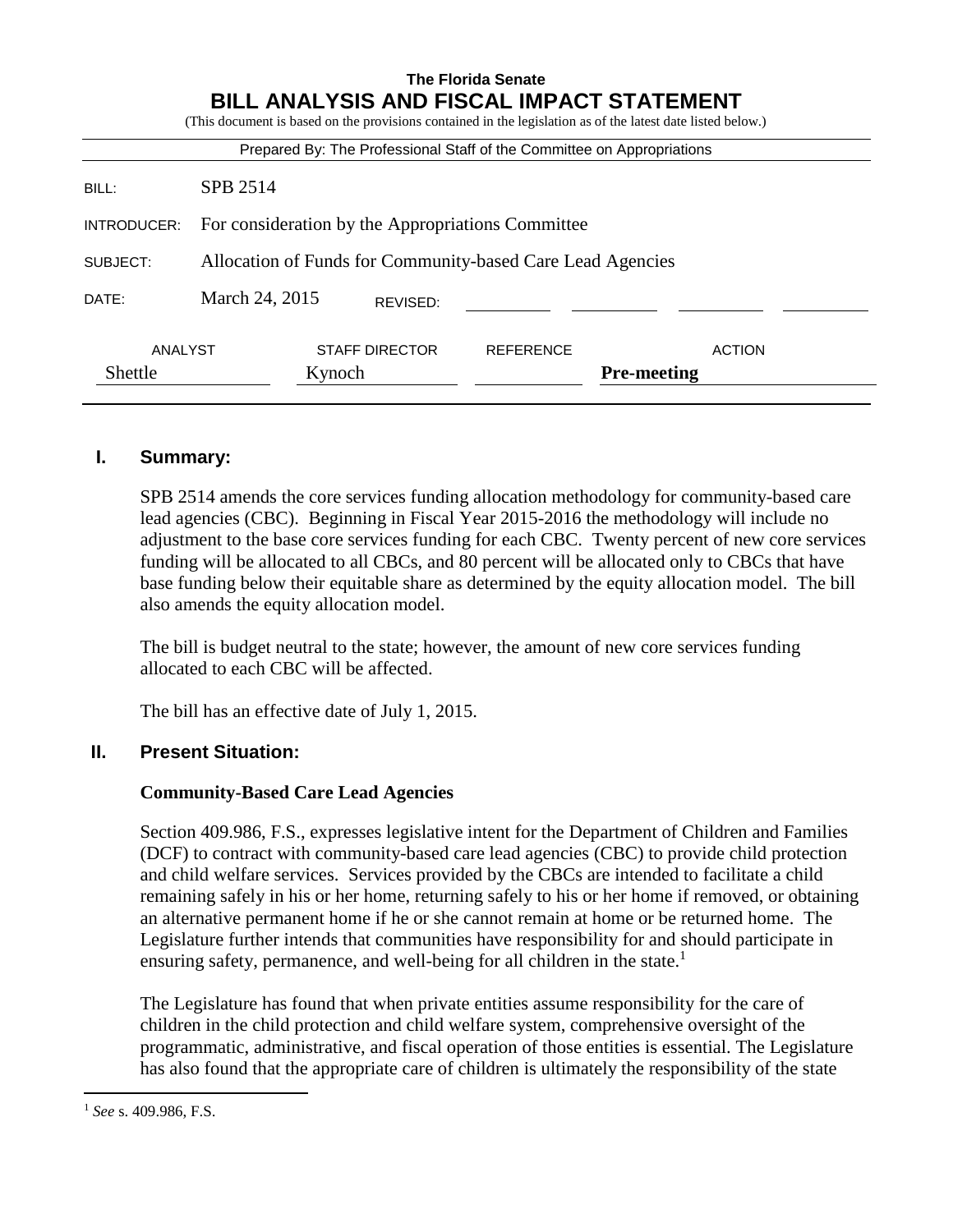and that outsourcing such care does not relieve the state of its responsibility to ensure that appropriate care is provided. <sup>2</sup>

CBCs are procured by the DCF through a competitive process as required under ch. 287, F.S. In order to serve as a CBC, an entity must meet a series of qualifications and be governed by a board of directors or board committee whose membership must be composed of at least 75 percent Florida residents. Of the state residents, at least 51 percent must also reside within the service area of the lead community-based provider.<sup>3</sup>

CBCs serve all children referred to the DCF as a result of a report of abuse, neglect, or abandonment, or who are at risk of abuse, neglect, or abandonment. CBCs, under certain conditions, may act as guardian for a child for the purpose of registering a child for school or seeking emergency medical attention. CBCs must be licensed as a child-caring or child-placing agency by the DCF, and each foster home, therapeutic foster home, emergency shelter, or other placement facility must be licensed by the DCF under ch. 402, F.S.<sup>4</sup>

In 1996, the Legislature required the DCF to create pilot projects for the provision of foster care and related services through established community-based care organizations. In 1998, the Legislature required the DCF to outsource the provision of all foster care and related services statewide. The transition was completed in Fiscal Year 2004-2005. The DCF has 20 CBC contracts. For Fiscal Year 2014-2015, a total of \$587.1 million was provided to the CBCs for core services.

## **Allocation of Funds for Community-based Care Lead Agencies**

Section 409.991, F.S., requires that the DCF allocate funds for CBCs according to an equity allocation model. This model was designed to allocate funds among CBCs depending to some degree on the differing needs and services required by specific populations being served by each CBC. The equity allocation model includes "core services funding," which is defined as all funds allocated to CBCs operating under contract with the DCF under s. 409.987, F.S., with a number of exceptions.<sup>5</sup>

Ninety percent of the recurring core services funding for each CBC is based on the prior-year recurring base of core services funds and 10 percent is based on the equity allocation model.

The equity allocation model includes the following factors:

- Proportion of children in poverty;
- Proportion of child abuse hotline workload;
- Proportion of children in care; and
- Proportion of contribution in the reduction of out-of-home care.

The equity allocation of core services funds is calculated based on the following weights:

 $\overline{a}$ <sup>2</sup> *See* s. 409.986 (1)(b), F.S.

<sup>3</sup> *See* s. 409.987, F.S.

<sup>4</sup> *See* s. 409.988, F.S.

<sup>5</sup> *See* s. 409.991(1)(a), F.S.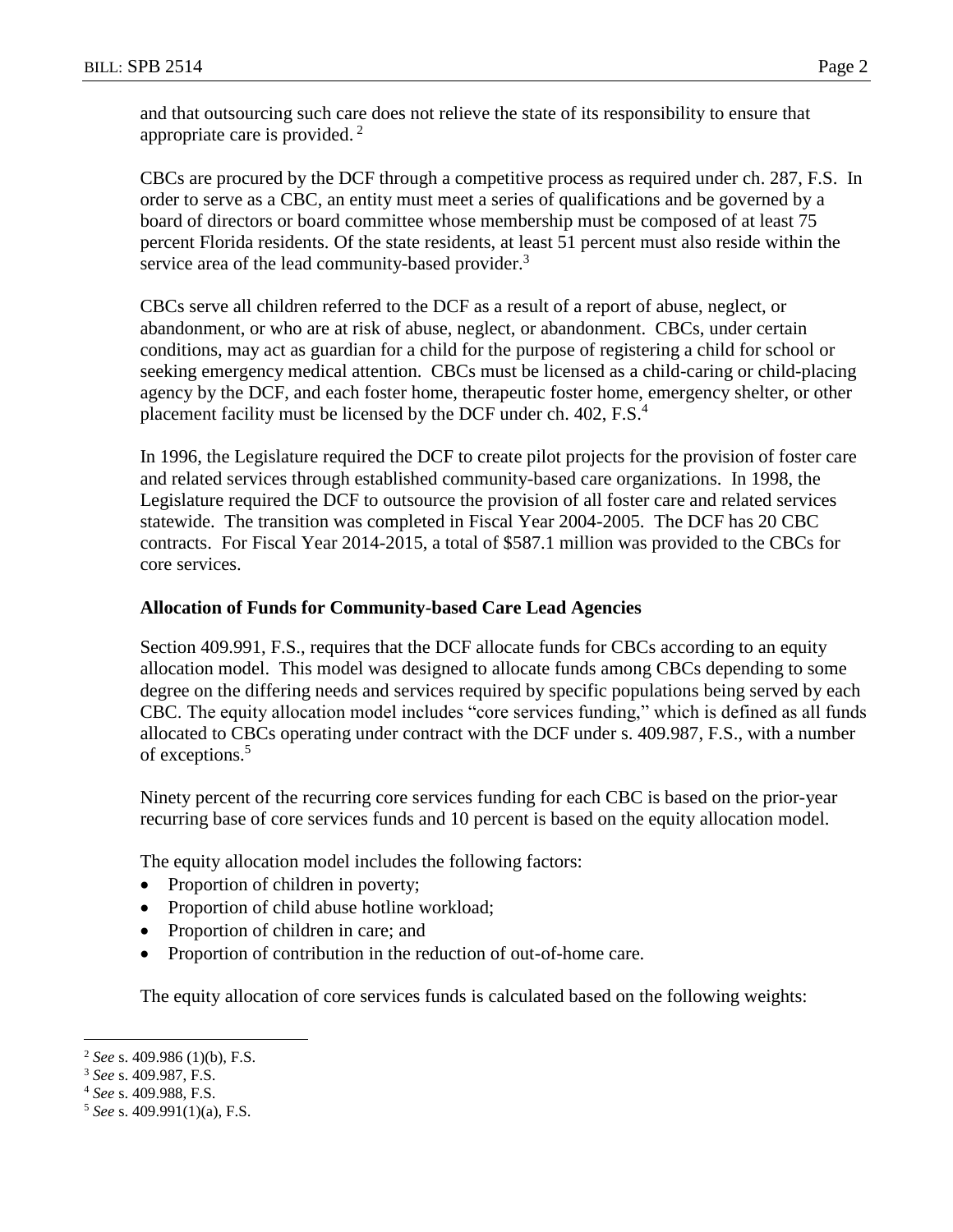- Proportion of children in poverty is weighted as 30 percent of the total;
- Proportion of child abuse hotline workload is weighted as 30 percent of the total;
- Proportion of children in care is weighted as 30 percent of the total; and
- Proportion of contribution to the reduction in out-of-home care is weighted as 10 percent of the total.

Unless otherwise specified in the General Appropriations Act (GAA), any new core services funds are allocated based on the equity allocation model. Such allocations are proportional to the proportion of funding based on the equity model and allocated only to the CBC contracts, if the current funding proportion is less than the proportion of funding based on the equity model.<sup>6</sup>

# **III. Effect of Proposed Changes:**

**Section 1** amends s. 409.991, F.S. to provide that, beginning in the 2015-2016 fiscal year, the base core services funding for each community-based care lead agency (CBC) will be based fully on the recurring core services funding from the prior year. No adjustments will be made to the base core services funding; under current law, 10 percent of recurring base core services funding is redistributed based on the equity allocation model.

Unless otherwise provided in the GAA, any new core services funds will be allocated to each CBC based on an equity allocation model as follows:

- 20 percent of new funding, allocated among all CBCs; and
- 80 percent of new funding, allocated only among CBCs that are funded below their equitable share, as determined by the equity allocation model, based on their relative proportion of the total amount of funding below the equitable share.

The equity allocation model is revised to include the following factors.

- Proportion of the child population;
- Proportion of child abuse hotline workload; and
- Proportion of children in care, weighted as 60 percent based on children in out-of-home care and 40 percent based on children in in-home care.

The equity allocation of core services funds must be calculated based on the following weights:

- Proportion of the child population, weighted as five percent of the total;
- Proportion of child abuse hotline workload, weighted as 15 percent of the total; and
- Proportion of children in care, weighted as 80 percent of the total.

**Section 2** provides an effective date of July 1, 2015.

# **IV. Constitutional Issues:**

A. Municipality/County Mandates Restrictions:

None.

 $\overline{a}$ <sup>6</sup> *See* s. 409.991(4), F.S.